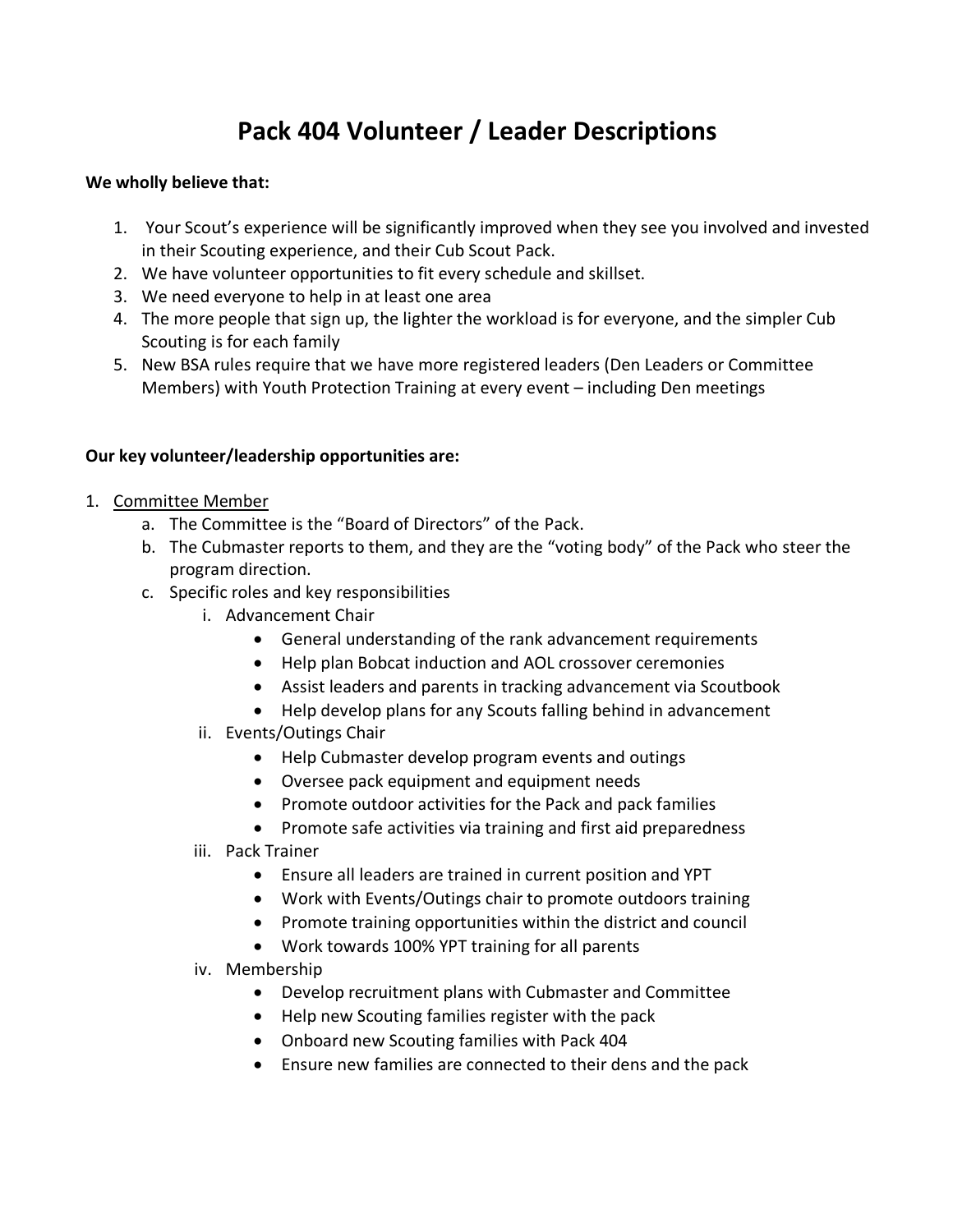- v. Fundraising (including Popcorn Kernel)
	- Lead annual Popcorn fundraiser
	- Promote Friends of Scouting
	- Help families with corporate donation/matching opportunities
	- Develop additional fundraising plans (as needed)
- vi. Community Outreach
	- Develop service projects to support: chartered org, community and schools
	- Promote pack activities via official website social media, and local media
	- Invite local officials to appropriate Cub Scout activities and events
	- Coordinate Scout Sunday activities
- vii. Secretary (Filled)
	- Handle pack correspondence: emails, newsletters, Scoutbook, etc.
	- Notify pack and leaders of events and meetings
	- Keep minutes of Leader and Committee meetings
	- Maintain pack library
- viii. Treasurer (Filled)
	- Work with Leadership to develop and maintain pack budget
	- Reconcile budget estimates from Leaders against actuals
	- Pay bills and reimburse approved expenses by check
	- Maintain financial accounts and records (banking and online store)
- ix. Committee Chair (Filled)
	- Maintain close relationship with COR and Cubmaster
	- Calling and presiding at Pack Committee meetings
	- Approving bills paid by the Treasurer
	- Ensure successful Pack Recharter
	- Conduct annual planning meeting
	- Work with Committee to recruit and approve new leaders

## 2. Assistant Cubmaster

- a. Our Pack is growing by leaps and bounds this year.
- b. We need more help to coordinate all the moving parts.
- c. Assistant Cubmasters have a specific area of focus for assisting the Cubmaster
- d. Be considered as part of the succession plan when the Cubmaster retires
- 3. Den Leaders (DL) & Assistant Den Leaders (ADL)
	- a. The Den Leader's job is to coordinate the den meetings and activities.
	- b. They are also responsible for ensuring the monthly adventure is taught and that Scouts are advancing toward their rank.
	- c. They ARE NOT responsible for teaching every lesson, every month. Please see #4.
	- d. Also NOT responsible for coordinating every event your den is hosting. Please see #5.
	- e. Assistant Den Leaders are there to assist DLs and fill in when the DL is unavailable.
	- f. A great role for an Assistant Den Leader is to be the Den Admin in Scoutbook